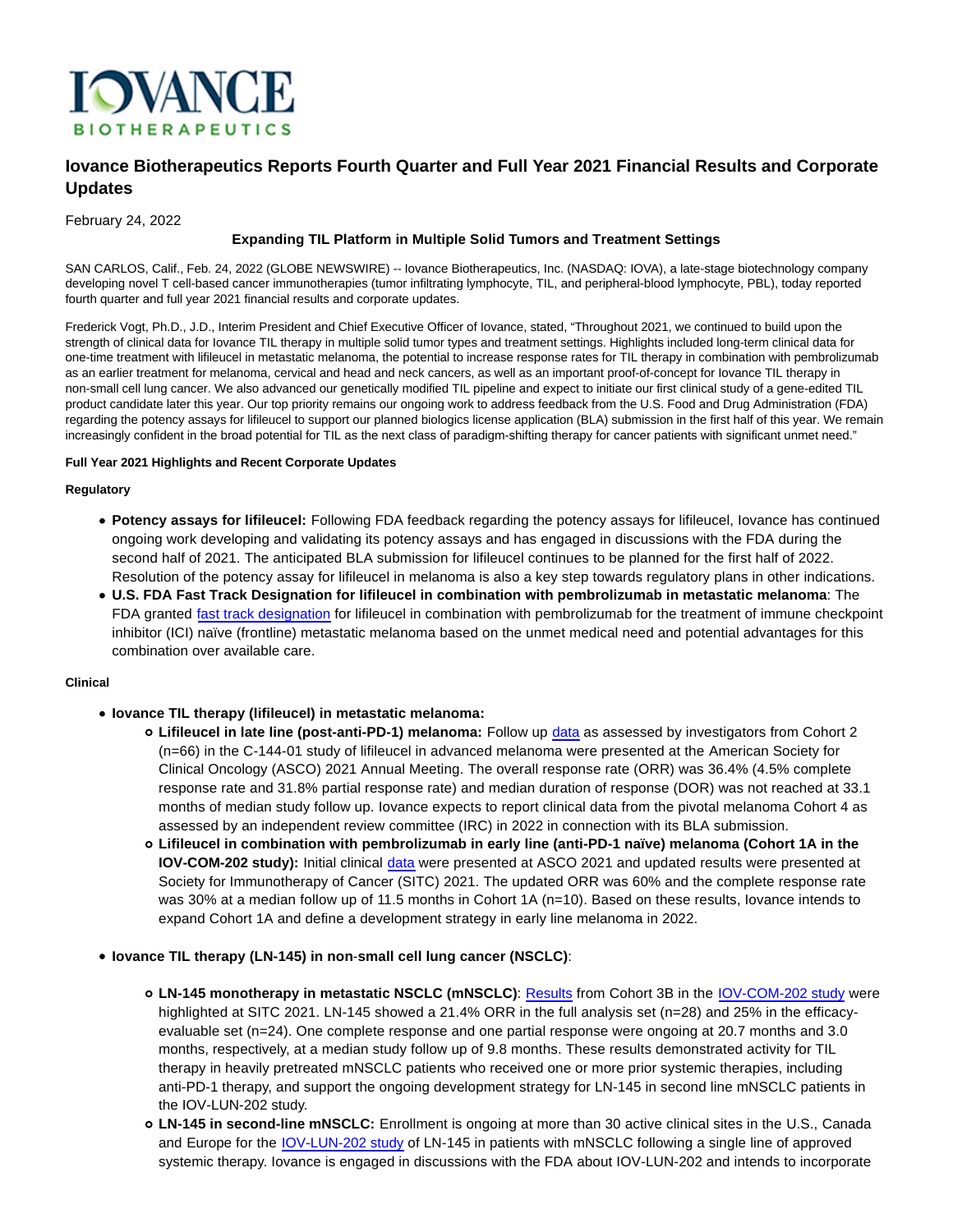FDA feedback into the study design to support registration.

- **Lifileucel in cervical cancer:** The [C-145-04 study i](https://www.iovance.com/clinical/c-145-04-cervical-carcinoma/)s investigating lifileucel for the treatment of metastatic cervical cancer patients following chemotherapy (Cohort 1), after chemotherapy and anti-PD-1/PD-L1 therapy (Cohort 2), and in combination with pembrolizumab in patients who have not had therapy for advanced disease (Cohort 3).
	- **Lifileucel monotherapy in advanced cervical cancer:** Iovance is engaged in regulatory discussions about a potential BLA for lifileucel in cervical cancer and intends to execute an updated registrational strategy based on FDA dialogue and feedback.
	- **Lifileucel in combination with pembrolizumab in early line cervical cancer:** Initial [results](https://ir.iovance.com/news-releases/news-release-details/iovance-biotherapeutics-announces-clinical-data-tumor) from Cohort 3 (n=14) in the C-145-04 study were presented at SITC 2021 and demonstrated an ORR of 57.1% at a median follow up of 7.6 months.
- **Iovance TIL therapy combinations in additional solid tumor cancers:** In Cohort 2A of the IOV-COM-202 study, Iovance is also investigating TIL therapy in combination with pembrolizumab in patients with head and neck squamous cell carcinoma (HNSCC) who are naïve to therapy with ICIs. Updated Cohort 2A [data w](https://ir.iovance.com/news-releases/news-release-details/iovance-biotherapeutics-announces-clinical-data-tumor)ere presented at SITC 2021 and demonstrated a 38.9% ORR (n=18) at a median study follow up of 7.8 months. The IOV-COM-202 study is also investigating TIL combinations in patients with NSCLC including TIL therapy plus pembrolizumab (Cohort 3A) and TIL plus ipilimumab/nivolumab (Cohort 3C).

## **Next-Generation Genetically Modified TIL Products and Research Programs**

- Iovance expects to initiate its first clinical study of a genetically modified TIL product candidate in 2022. The lead program, designated IOV-4001, leverages the TALEN® technology licensed from Cellectis S.A. to inactivate PD-1 expression in the TIL product.
- Additional targets for genetic modification using the TALEN technology, including double knock-out programs, are in preclinical development.
- Approaches to increase TIL potency using [CD39/69 double negative TILs a](https://www.iovance.com/our-science/publications/)nd gene knock-in targets are also in preclinical development.
- Accepted [abstracts a](https://www.iovance.com/our-science/publications/)t the upcoming Transplantation & Cellular Therapy Meetings of ASTCT™ and CIBMTR® Tandem Meetings, April 23-26, 2022, describe TIL products manufactured from cryopreserved tumor samples shipped from Australia and a potential approach to optimize TIL memory-like phenotype and increase functionality during the manufacturing process.
- Iovance continues to advance additional research and preclinical studies of next generation TIL therapies and related technologies, including a novel IL-2 analog (IOV-3001).

## **Manufacturing**

- **Iovance Cell Therapy Center (iCTC)**: Commissioning activities were completed and clinical manufacturing of TIL product commenced at the iCTC, Iovance's 136,000 square foot cell therapy manufacturing facility, in the third quarter of 2021. Commercial manufacturing remains on track to commence with a potential BLA approval.
- **Generation 3 (Gen 3) manufacturing**: TIL product manufactured using a shorter 16-day third generation process (Gen 3) is being investigated in cohorts of metastatic melanoma patients in the IOV-COM-202 study as well as NSCLC patients in the IOV-LUN-202 study.

## **Corporate**

- Cash position of \$602.1 million at December 31, 2021 is expected to be sufficient into 2024.
- A strong organization of approximately 350 employees with an average of more than four years of cell therapy experience is in place to advance research, development, manufacturing, and commercial launch preparations.
- Iovance continues to expand its intellectual property portfolio and currently owns more than 35 granted or allowed U.S. and international patents for TIL compositions and methods of treatment and manufacturing in a broad range of cancers. Iovance's Gen 2 patent rights are expected to provide exclusivity into 2038. Iovance's portfolio also includes patent applications and granted patents directed towards Gen 3 manufacturing, selected TIL products, stable and transient genetic TIL modifications, tumor digest and fragment compositions and methods (including cryopreservation), and combinations of checkpoint inhibitors and TIL products.

## **Fourth Quarter and Full Year 2021 Financial Results**

Iovance had \$602.1 million in cash, cash equivalents, investments and restricted cash at December 31, 2021 compared to \$635.0 million at December 31, 2020. The cash position is expected to be sufficient to fund current and planned operations into 2024.

Jean-Marc Bellemin, Chief Financial Officer, stated, "With late-stage clinical assets in our pipeline, as well as a strong balance sheet and investments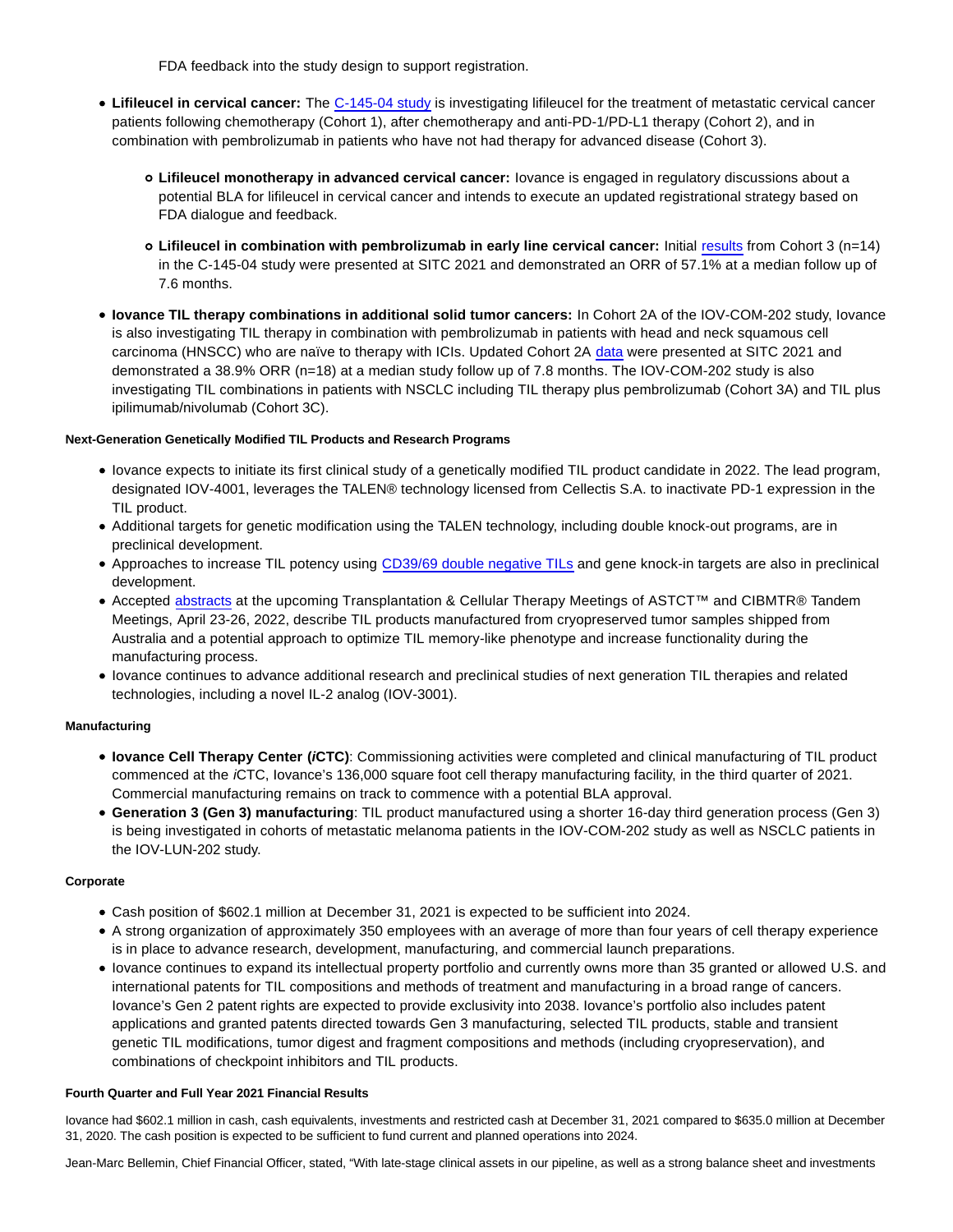focused on launch preparations, we are well positioned to execute our operating plan. We are confident in our prospects to deliver new treatment options to patients with great unmet need while enhancing shareholder value."

Net loss for the fourth quarter ended December 31, 2021, was \$99.3 million, or \$0.63 per share, compared to a net loss of \$68.4 million, or \$0.47 per share, for the fourth quarter ended December 31, 2020. Net loss for the full year period ended December 31, 2021, was \$342.3 million, or \$2.23 per share, compared to a net loss of \$259.6 million, or \$1.88 per share, for the full year period ended December 31, 2020.

Research and development expenses were \$75.6 million for the fourth quarter ended December 31, 2021, an increase of \$23.1 million compared to \$52.5 million for the fourth quarter ended December 31, 2020. Research and development expenses were \$259.0 million for the full year period ended December 31, 2021, an increase of \$57.3 million compared to \$201.7 million for the full year ended December 31, 2020.

The increase in research and development expenses in the fourth quarter 2021 over the prior year period was primarily attributable to an increase in costs associated with growth of the internal research and development team, including stock-based compensation expense, and increases in clinical trial costs and facility related costs associated with the *i*CTC. The increase in research and development expenses in the full year 2021 over the prior full year period was primarily attributable to growth of the internal research and development team and an increase in clinical trial costs and facility related costs associated with the iCTC.

General and administrative expenses were \$23.8 million for the fourth quarter ended December 31, 2021, an increase of \$7.7 million compared to \$16.1 million for the fourth quarter ended December 31, 2020. General and administrative expenses were \$83.7 million for the full year period ended December 31, 2021, an increase of \$23.5 million compared to \$60.2 million for the full year ended December 31, 2020.

The increases in general and administrative expenses in the fourth quarter and full year 2021 compared to the prior year periods were primarily attributable to an increase in costs associated with growth of the internal general and administrative team, including stock-based compensation expense, and an increase in intellectual property filing related costs.

#### **Webcast and Conference Call**

Iovance will host a conference call today at 4:30 p.m. ET to discuss the fourth quarter and full year 2021 financial results and corporate updates. The conference call dial-in numbers are 1-(844) 646-4465 (domestic) or 1-(615) 247-0257 (international) and the access code is 2877242. The live webcast can be accessed in the Investors section of the company's website at [http://www.iovance.com.](http://www.iovance.com/) The archived webcast will be available for a year in the Investors section a[t www.iovance.com.](http://www.iovance.com/)

#### **About Iovance Biotherapeutics, Inc.**

[Iovance Biotherapeutics a](https://www.iovance.com/)ims to be the global leader in innovating, developing and delivering tumor infiltrating lymphocyte (TIL) therapies for patients with cancer. We are pioneering a transformational approach to cure cancer by harnessing the human immune system's ability to recognize and destroy diverse cancer cells in each patient. Our lead late-stage TIL product candidate, lifileucel for metastatic melanoma, has the potential to become the first approved one-time cell therapy for a solid tumor cancer. The **lovance TIL platform** has demonstrated promising clinical data across multiple solid tumors. We are committed to continuous innovation in cell therapy, including gene-edited cell therapy, that may extend and improve life for patients with cancer. For more information, please visi[t www.iovance.com.](http://www.iovance.com/)

#### **Forward-Looking Statements**

Certain matters discussed in this press release are "forward-looking statements" of Iovance Biotherapeutics, Inc. (hereinafter referred to as the "Company," "we," "us," or "our") within the meaning of the Private Securities Litigation Reform Act of 1995 (the "PSLRA"). All such written or oral statements made in this press release, other than statements of historical fact, are forward-looking statements and are intended to be covered by the safe harbor for forward-looking statements provided by the PSLRA. Without limiting the foregoing, we may, in some cases, use terms such as "predicts," "believes," "potential," "continue," "estimates," "anticipates," "expects," "plans," "intends," "forecast," "guidance," "outlook," "may," "could," "might," "will," "should" or other words that convey uncertainty of future events or outcomes and are intended to identify forward-looking statements. Forward-looking statements are based on assumptions and assessments made in light of management's experience and perception of historical trends, current conditions, expected future developments and other factors believed to be appropriate. Forward-looking statements in this press release are made as of the date of this press release, and we undertake no duty to update or revise any such statements, whether as a result of new information, future events or otherwise. Forward-looking statements are not guarantees of future performance and are subject to risks, uncertainties and other factors, many of which are outside of our control, that may cause actual results, levels of activity, performance, achievements and developments to be materially different from those expressed in or implied by these forward-looking statements. Important factors that could cause actual results, developments and business decisions to differ materially from forward-looking statements are described in the sections titled "Risk Factors" in our filings with the Securities and Exchange Commission, including our most recent Annual Report on Form 10-K and Quarterly Reports on Form 10-Q, and include, but are not limited to, the following substantial known and unknown risks and uncertainties inherent in our business: the effects of the COVID-19 pandemic; risks related to the timing of and our ability to successfully develop, submit, obtain and maintain U.S. Food and Drug Administration ("FDA") or other regulatory authority approval of, or other action with respect to, our product candidates, and our ability to successfully commercialize any product candidates for which we obtain FDA approval; preliminary and interim clinical results, which may include efficacy and safety results, from ongoing clinical trials or cohorts may not be reflected in the final analyses of our ongoing clinical trials or subgroups within these trials or in other prior trials or cohorts; the risk that enrollment may need to be adjusted for our trials and cohorts within those trials based on FDA and other regulatory agency input; the changing landscape of care for cervical cancer patients may impact our clinical trials in this indication; the risk that we may be required to conduct additional clinical trials or modify ongoing or future clinical trials based on feedback from the FDA or other regulatory authorities; the risk that our interpretation of the results of our clinical trials or communications with the FDA may differ from the interpretation of such results or communications by the FDA; the acceptance by the market of our product candidates and their potential reimbursement by payors, if approved; our ability or inability to manufacture our therapies using third party manufacturers or our own facility may adversely affect our potential commercial launch; the results of clinical trials with collaborators using different manufacturing processes may not be reflected in our sponsored trials; the risk that unanticipated expenses may decrease our estimated cash balances and forecasts and increase our estimated capital requirements; and other factors, including general economic conditions and regulatory developments, not within our control.

> **IOVANCE BIOTHERAPEUTICS, INC. Selected Consolidated Balance Sheet Information**